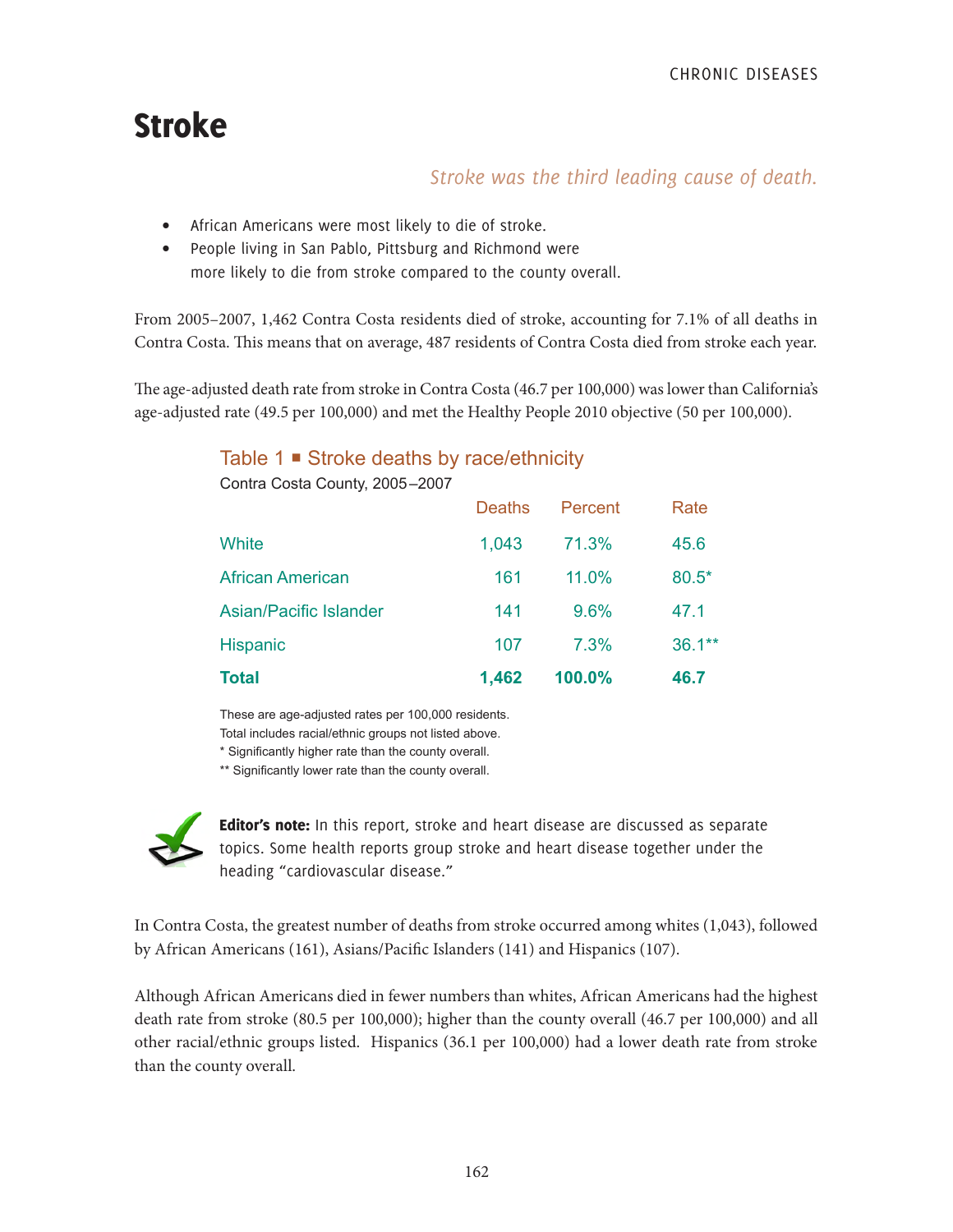## Table  $2 \blacktriangleright$  Stroke deaths by gender

Contra Costa County, 2005–2007

| Total          |     | 1,462 100.0% 46.7   |        |
|----------------|-----|---------------------|--------|
| <b>Males</b>   |     | 552 37.8%           | - 46.1 |
| <b>Females</b> | 910 | 62.2%               | -46.5  |
|                |     | Deaths Percent Rate |        |

These are age-adjusted rates per 100,000 residents.

More than half (62.2%) of all deaths from stroke occurred among females (910), yet the death rates from stroke were similar for females (46.5 per 100,000) and males (46.1 per 100,000).

## Table  $3 \blacksquare$  Stroke deaths by selected cities

| Contra Costa County, 2005-2007 |        |         |         |
|--------------------------------|--------|---------|---------|
|                                | Deaths | Percent | Rate    |
| <b>Walnut Creek</b>            | 238    | 16.3%   | 43.1    |
| Concord                        | 180    | 12.3%   | 51.9    |
| <b>Richmond</b>                | 162    | 11.1%   | $61.5*$ |
| Antioch                        | 109    | 7.5%    | 56.1    |
| Pittsburg                      | 97     | 6.6%    | $71.9*$ |
| San Pablo                      | 71     | 4.9%    | 99.9*   |
| <b>Pleasant Hill</b>           | 51     | 3.5%    | 40.0    |
| <b>Martinez</b>                | 50     | 3.4%    | 48.6    |
| <b>El Cerrito</b>              | 49     | 3.4%    | 37.4    |
| <b>Brentwood</b>               | 44     | 3.0%    | 44.9    |
| Pinole                         | 31     | 2.1%    | 45.1    |
| <b>Hercules</b>                | 25     | 1.7%    | 48.1    |

These are age-adjusted rates per 100,000 residents.

Contra Costa total includes cities not listed above.

\* Significantly higher rate than the county overall.

The greatest number of deaths from stroke was in Walnut Creek (238), followed by Concord (180), Richmond (162) and Antioch (109).

Oakley 23 1.6% 51.5 Bay Point 14 1.0% NA **Contra Costa 1,462 100.0% 46.7**

Three cities had significantly higher death rates from stroke than the county overall (46.7 per 100,000): San Pablo (99.9 per 100,000), Pittsburg (71.9 per 100,000) and Richmond (61.5 per 100,000).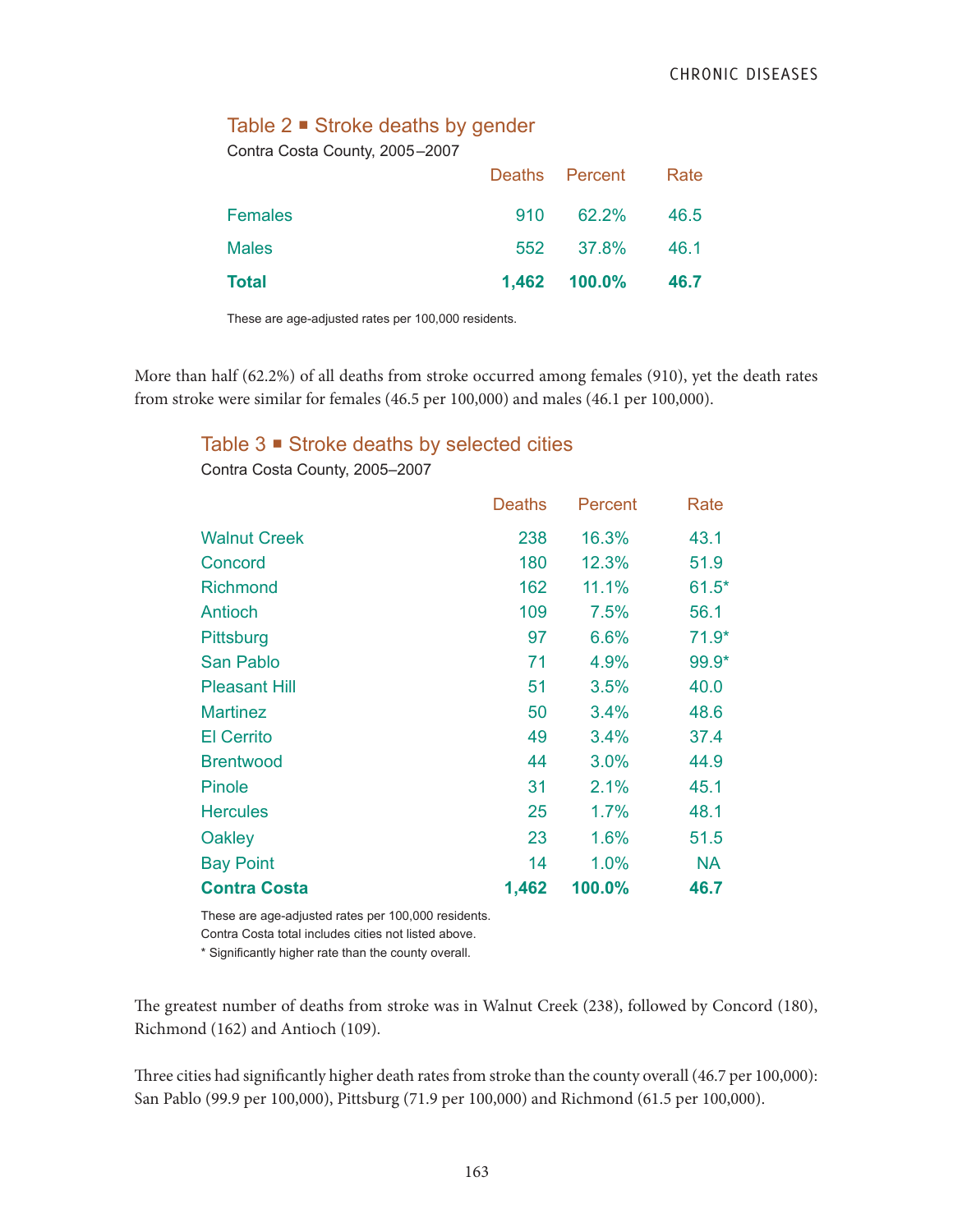#### **What is a stroke?**

A stroke occurs when a blood vessel that carries oxygen and nutrients to the brain is either blocked by a clot or bursts. Without oxygen brain cells begin to die, resulting in possible death or permanent disability. Ischemic strokes, which are caused by blood clots and plaque buildup in the arteries, are the most common type of stroke, accounting for about 85% of all strokes.<sup>1</sup>

#### **Why is it important?**

In Contra Costa, stroke is the third leading cause of death for the county overall, men, women, African Americans, whites and Asians/Pacific Islanders, and the fourth leading cause of death for Hispanics. Stroke accounts for 7.1% of all deaths in the county.

Stroke is also a leading cause of serious, long-term disability.' In the United States every year, about 610,000 people have a stroke for the first time and 185,000 stroke survivors have another stroke.<sup>2</sup> Recovery from a stroke can take months or years and many survivors never fully recover.<sup>1</sup>

The social and financial costs from stroke take a toll on families and communities. In 2009, stroke episodes cost the United States \$68.9 billion in health care services costs, medications and missed days of work.<sup>2</sup>

## **Who is most impacted?**

In Contra Costa, African Americans are most likely to die from a stroke. National data on the occurrence of strokes indicate that males are more likely to have a stroke than females. Blacks, Hispanics and American Indian/Alaska Natives are more likely to experience a stroke than whites or Asians.<sup>3</sup> African Americans are also more likely than whites to become disabled and have difficulty with activities of daily living after surviving a stroke.4

The likelihood of having a stroke increases with age.<sup>3</sup> Other factors that can increase the chance of having a stroke include: high blood pressure, high blood cholesterol, heart disease and diabetes.<sup>5</sup> These conditions are linked to cigarette smoking, exposure to secondhand smoke, a diet high in salt, lack of exercise, overweight and obesity and consumption of too much alcohol.<sup>5,6</sup> Personal and family history of a stroke also increase the chance of having a stroke.<sup>3,5</sup>

#### **What can we do about it?**

It is important to recognize the symptoms of a stroke and respond quickly with medical attention. Stroke symptoms include sudden numbness in the face and extremities, trouble seeing in one or both eyes, trouble speaking and/or walking, severe headache with no known cause, loss of balance and sudden confusion.7 If given shortly after the start of symptoms, modern medications can reduce the longterm disability for many patients. Educating high-risk families about the symptoms of a stroke and encouraging them, when needed, to seek immediate medical care could save lives and prevent disability.

Strategies to reduce the risk of having a stroke include the following: do not smoke; limit alcohol consumption; be physically active; maintain a healthy weight; and eat a healthy, low-cholesterol, low-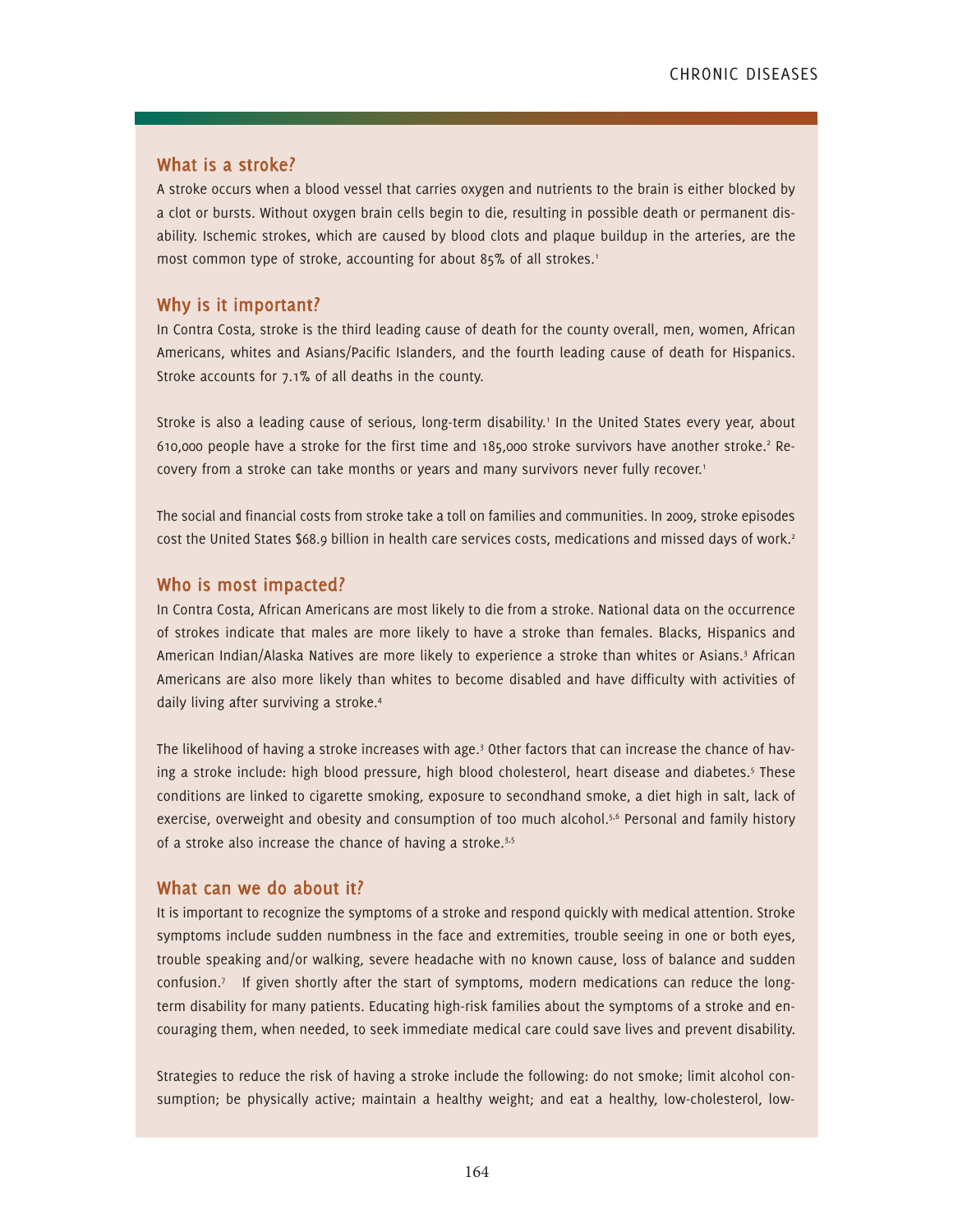sodium, high-fiber diet that includes plenty of fruits and vegetables.<sup>8</sup> Managing and treating chronic conditions related to stroke including high blood pressure, high cholesterol and diabetes are also important stroke-prevention strategies.<sup>8</sup>

Programs and policies that improve access to healthy foods and opportunities for low- or no-cost physical activity, including those that support neighborhood-level changes to the built environment, can foster healthy behaviors that reduce the risk of stroke.<sup>9</sup>

## Data Sources: Stroke

#### **TABLES**

Tables 1-3: These tables include total deaths due to cerebrovascular disease and age-adjusted average annual death rates per 100,000 residents for 2005 through 2007. Mortality data from the California Department of Public Health (CDPH), http://www.cdph.ca.gov/, Center for Health Statistics' Death Statistical Master File, 2005-2007. Any analyses or interpretations of the data were reached by the Community Health Assessment, Planning and Evaluation (CHAPE) Unit of Contra Costa Health Services and not the CDPH. Data presented for Hispanics include Hispanic residents of any race. Data presented for whites, Asians/Pacific Islanders and African Americans include non-Hispanic residents. Not all race/ ethnicities are shown but all are included in totals for the county and for each gender and city. Rates were not calculated for any group with fewer than 20 cases due to unstable estimates.

ICD10 coding for cerebrovascular disease (ICD I60-169) from the Centers for Disease Control and Prevention National Center for Health Statistics, available online at: http://www.cdc.gov/nchs/data/nvsr/nvsr50/nvsr50\_16.pdf

Population estimates for Contra Costa and its subpopulations (by age, gender, race/ethnicity, city/census place) for 2005-2007 were provided by the Urban Strategies Council, Oakland, CA. January, 2010. Data sources used to create these estimates included: U.S. Census 2000, Neilsen Claritas 2009, Association of Bay Area Governments (ABAG) 2009 Projections, and California Department of Finance Population Estimates for Cities, Counties and the State 2001–2009, with 2000 Benchmark.

California population estimate for state level rate from the State of California, Department of Finance, E-4 Population Estimates for Cities, Counties and the State, 2001–2009, with 2000 Benchmark. Sacramento, California, May 2009.

Healthy People 2010 objectives from the U.S. Department of Health and Human Services' Office of Disease Prevention and Health Promotion, available online at: http://www.healthypeople.gov/

#### **TEXT**

- 1. National Center for Chronic Disease Prevention and Health Promotion, Division for Heart Disease and Stroke Prevention (2010) *Stroke Facts*. Retrieved April 15, 2010 from the CDC website at: http://www.cdc.gov/stroke/facts. htm
- 2. Lloyd-Jones D, Adams R, Carnethon M, et al. *Heart Disease and Stroke Statistics—2009 Update. A Report From the American Heart Association Statistics Committee and Stroke Statistics Subcommittee.* Circulation. 2009;119:e21–e181.
- 3. National Center for Chronic Disease Prevention and Health Promotion, Division for Heart Disease and Stroke Prevention (2010) *Stroke Heredity*. Retrieved September 30, 2010 from the CDC website at: http://www.cdc.gov/stroke/heredity.htm
- 4. CDC 2005. *Differences in Disability Among Black and white Stroke Survivors United States, 2000-2001*. MMWR 54(1): 3-6. Available at: http://www.cdc.gov/mmwr/preview/mmwrhtml/mm5401a2.htm